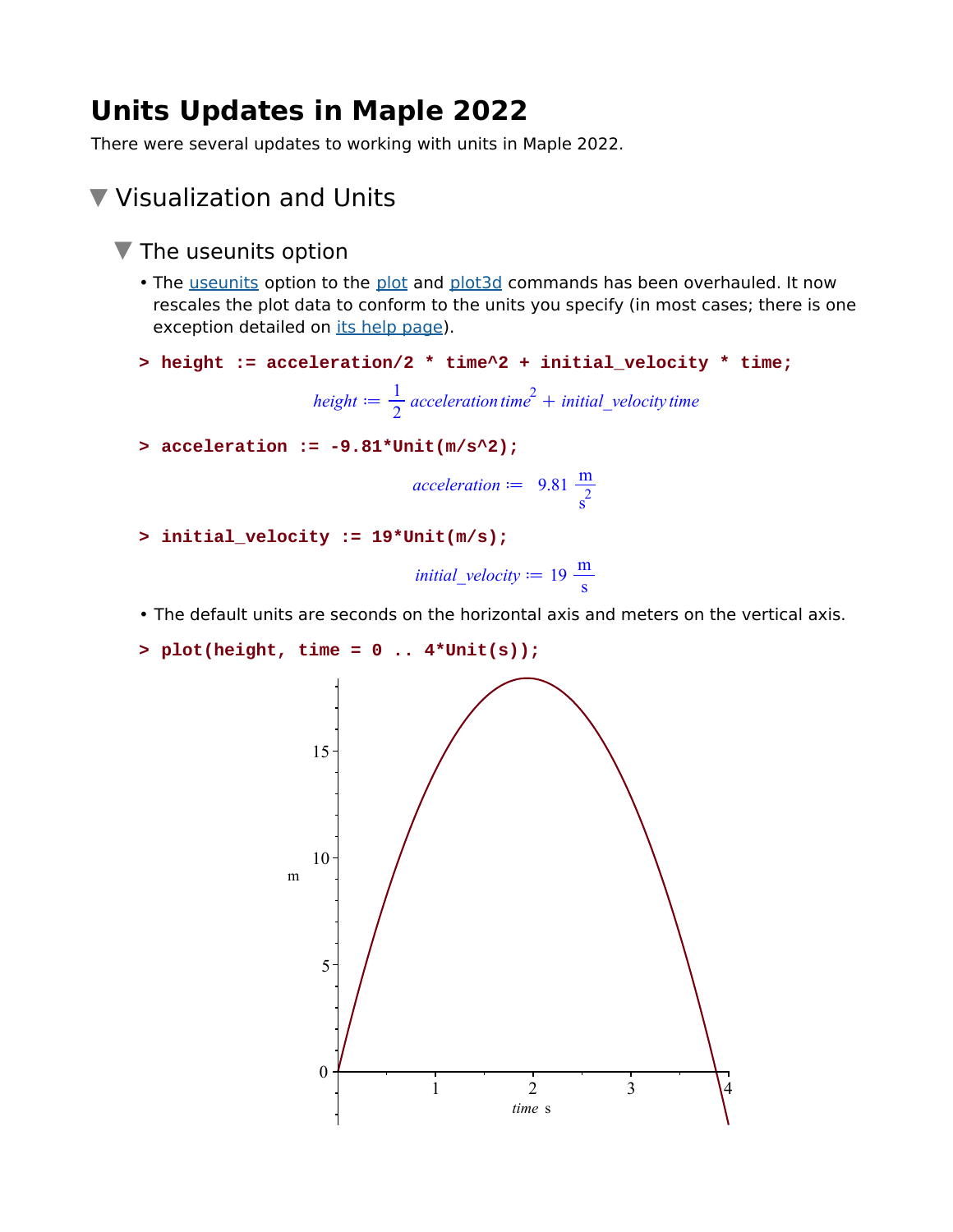• We can override this with the useunits option. Note that the plot data are scaled.

```
> plot(height, time = 0 .. 4*Unit(s), useunits=[ms, ft]);
```


• If you specify an incompatible unit, Maple issues an error.

#### **> plot(height, time = 0 .. 4\*Unit(s), useunits=[ms, ft/s]);**

Error, (in plot) unable to convert `m` to `ft/s`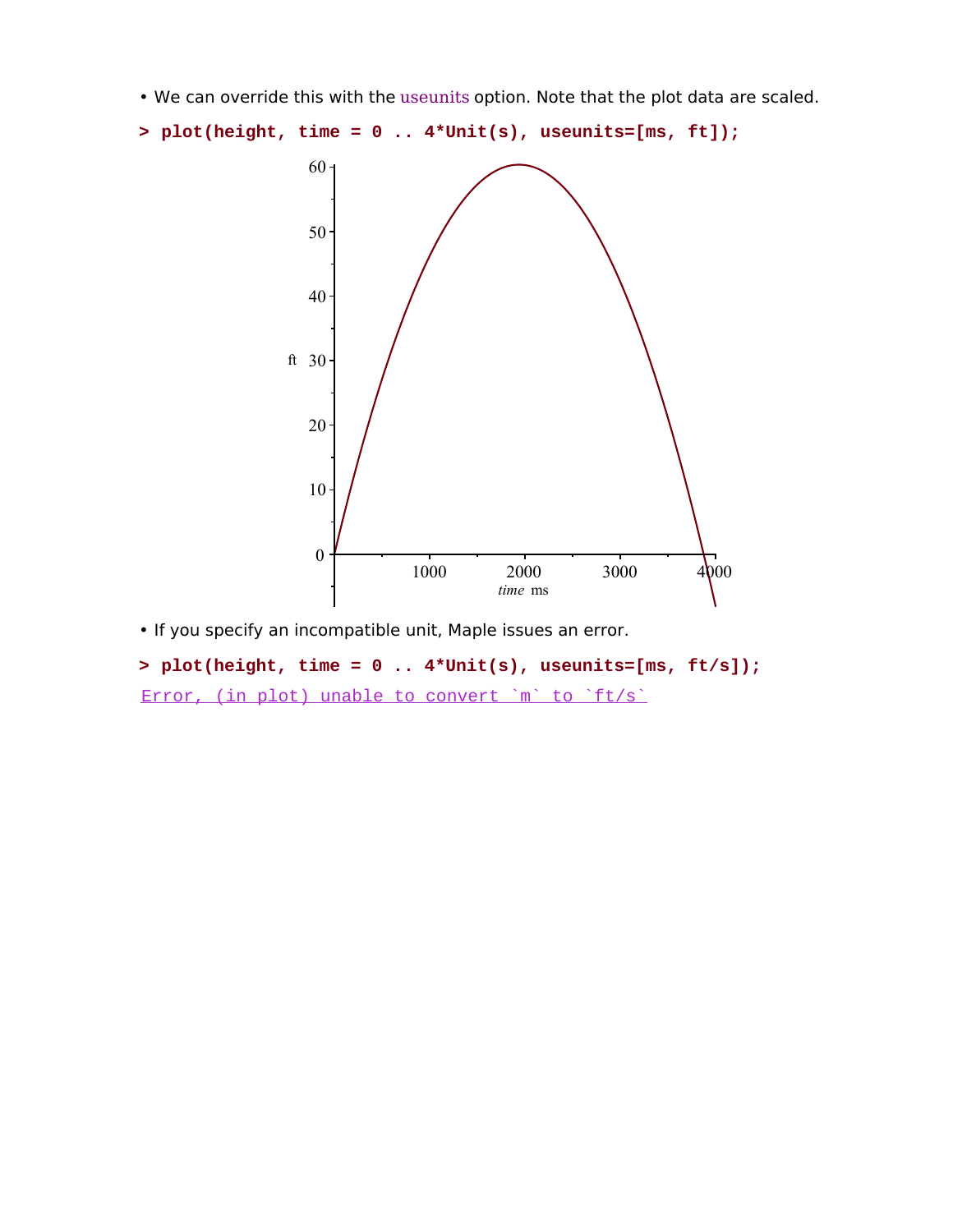• This also works with the plot3d command.

```
> unassign('initial_velocity');
```
**plot3d(height, time = 0 .. 10\*Unit(s), initial\_velocity = 0 .. > 20\*Unit(m/s));**

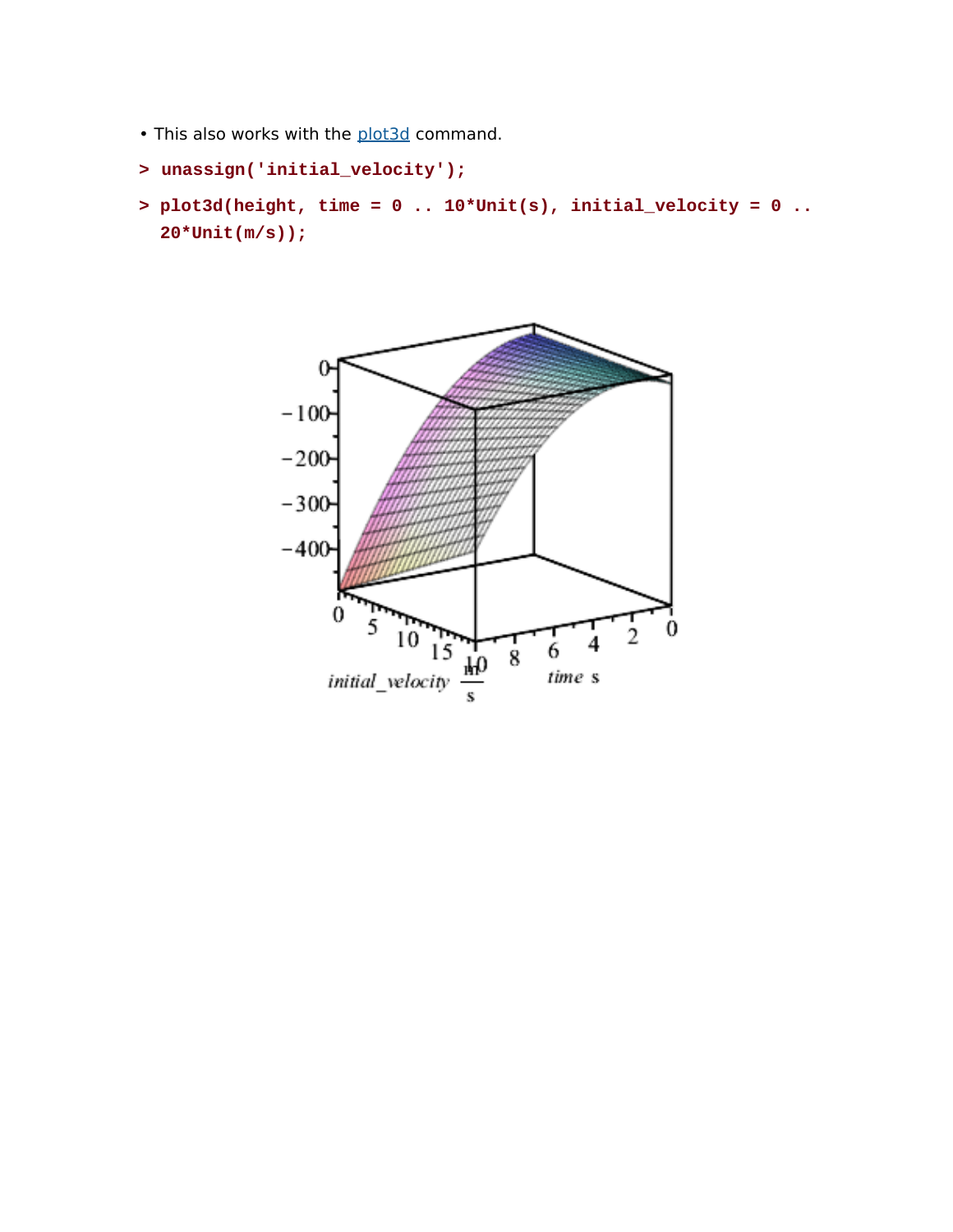**plot3d(height, time = 0 .. 10\*Unit(s), initial\_velocity = 0 .. > 20\*Unit(m/s), useunits=[ms, ft/s, ft]);**



▼ Lists of procedures in the plot and plot3d commands

• As of Maple 2022, Maple accepts units in calls to the plot and plot3d commands when the object to be plotted is a list of procedures.

```
> f expr := 2.5*sin(t)*Unit(m);f expr := 2.5 \sin(t) m
> f_proc := t -> 2.5*sin(t)*Unit(m);
                                 f_proc := t \quad 2.5 \cdot \sin(t) \cdot m> g_expr := 1400*cos(t)*Unit(mm);
                                 g_expr := 1400 \cos(t) mm
> g_proc := t -> 1400*cos(t)*Unit(mm);
                               g_proc := t 1400\cdot \cos(t) \cdot \text{mm}
```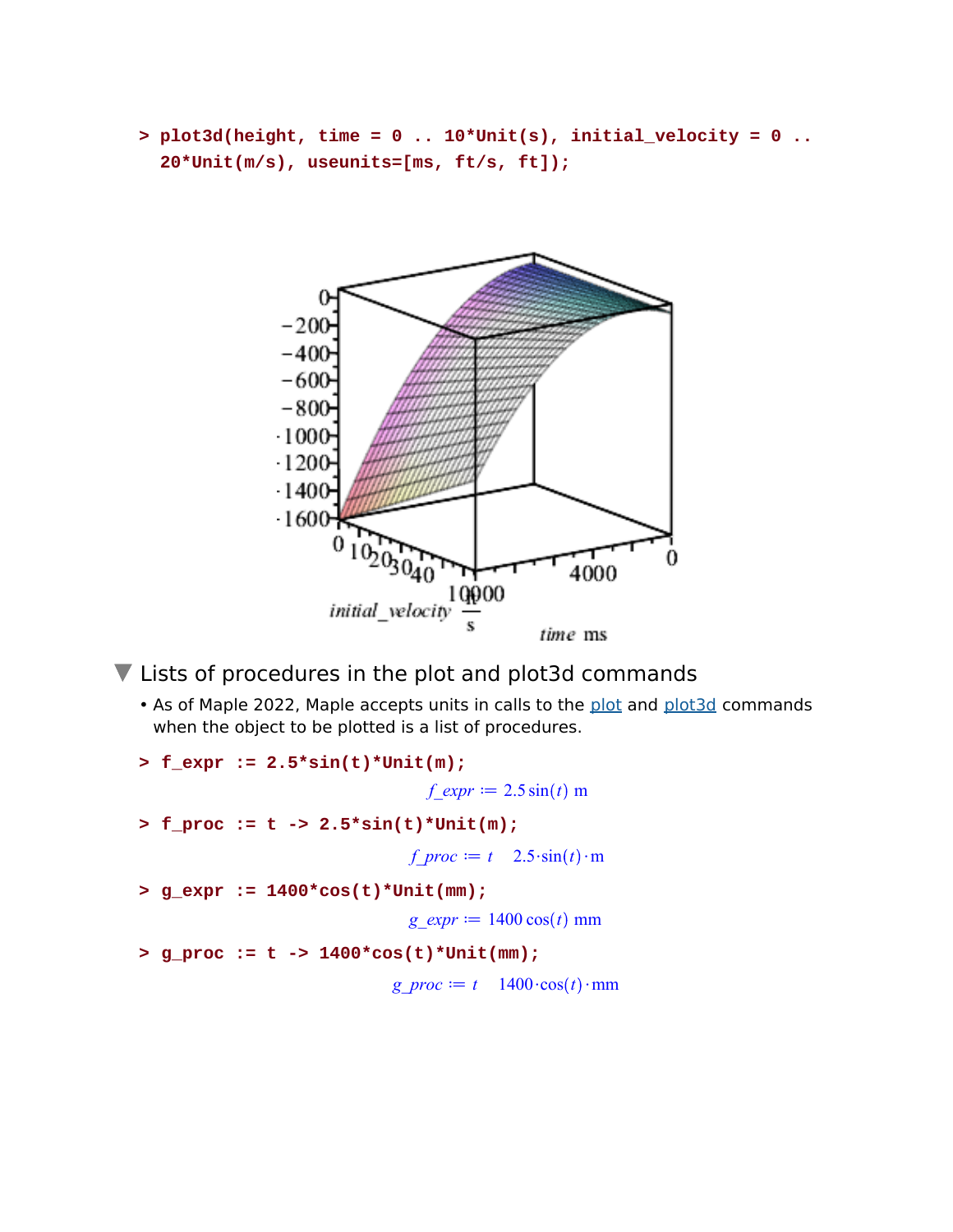• The following three calls to plot already worked as expected before Maple 2022.

```
> plot(f_expr, t=0..2*Pi);
```


**> plot([f\_expr, g\_expr], t=0..2\*Pi);**

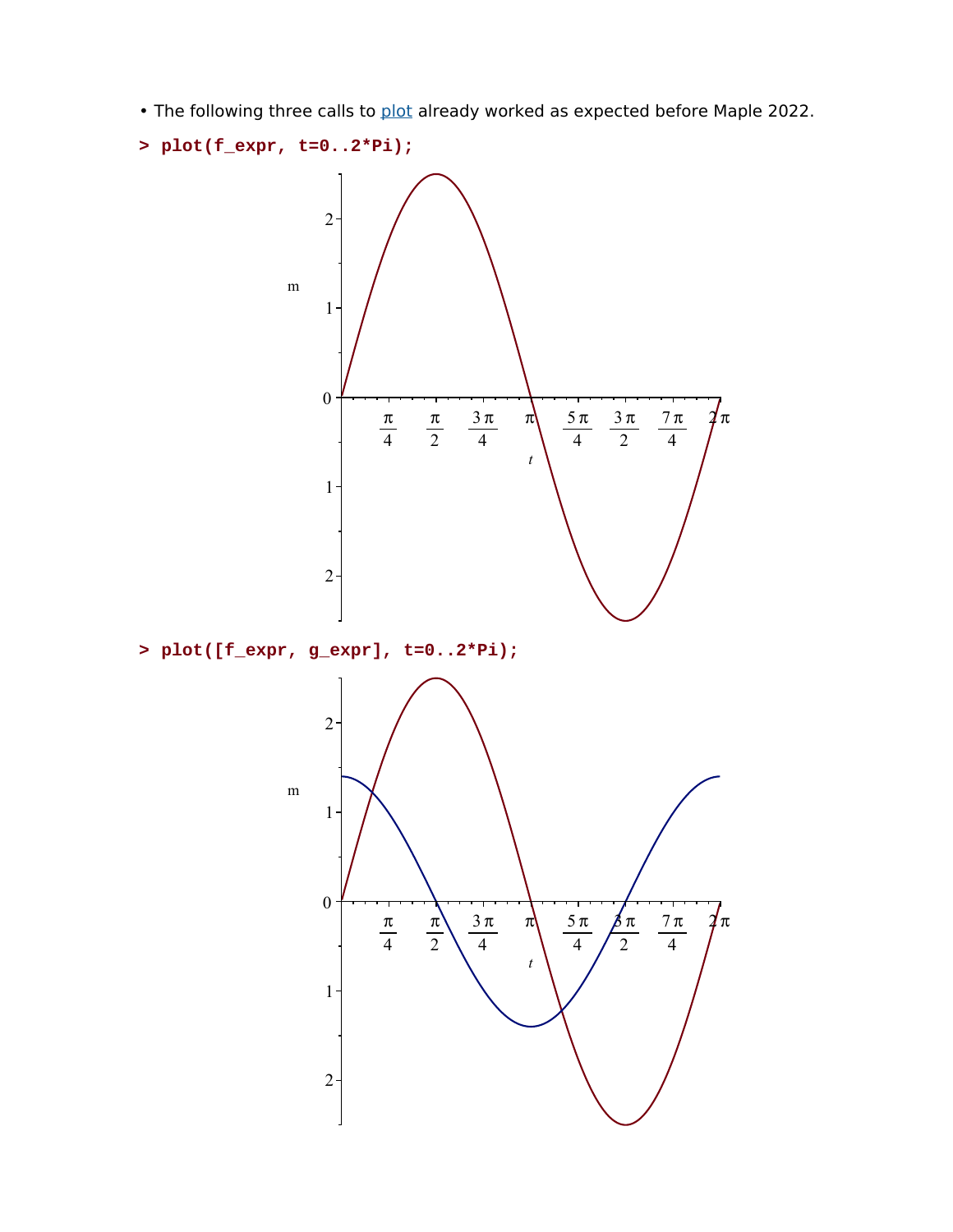```
> plot(f_proc, 0..2*Pi, useunits);
```


• The following one, however, works only from Maple 2022 onwards.

**> plot([f\_proc, g\_proc], 0..2\*Pi, useunits);**

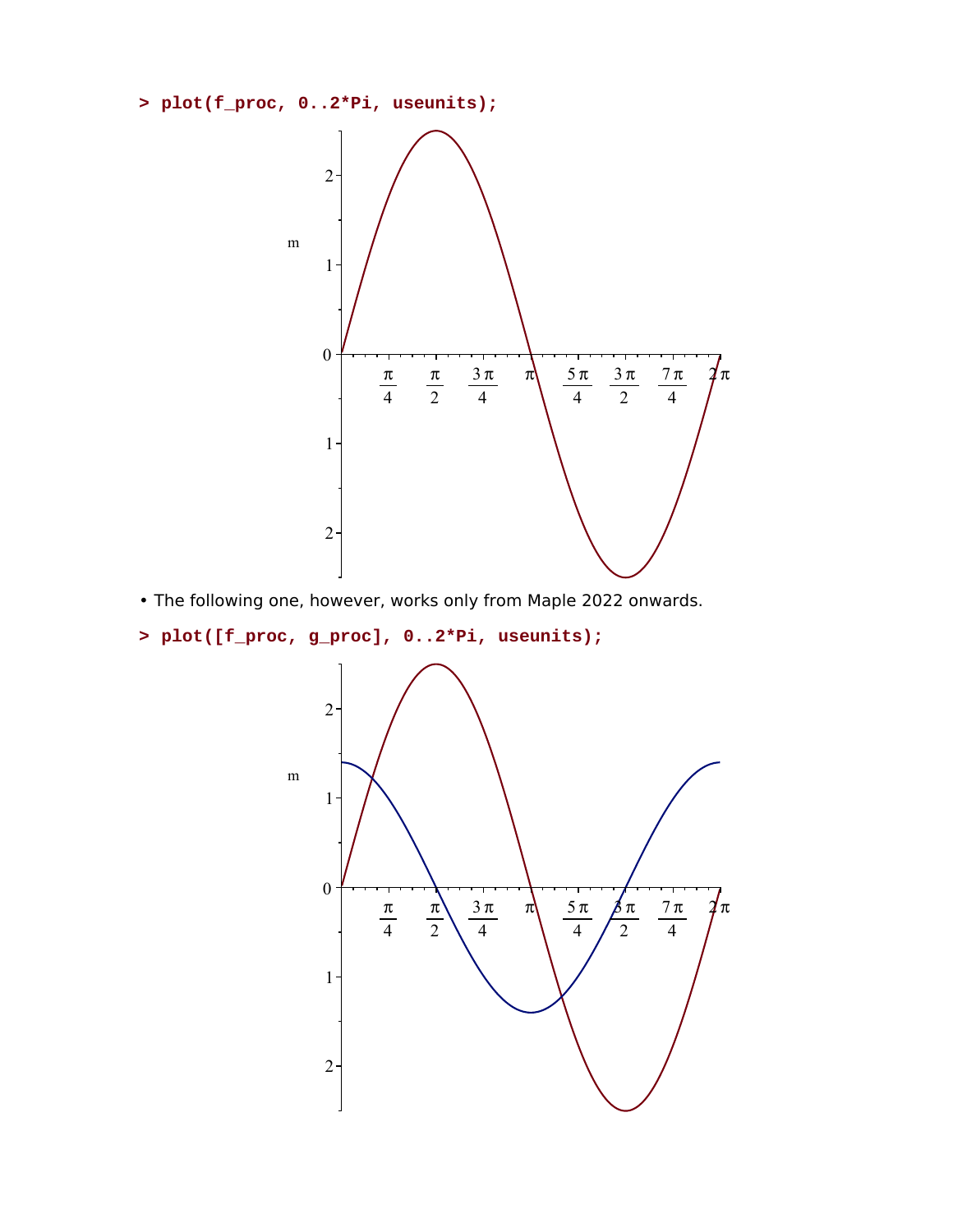### $\nabla$  Parametric plots with units

- The <u>plot</u> and plot3d commands have supported parametric plots for many, many releases. They have supported units since Maple 13. However, before Maple 2022, parametric plots have not supported units. Now they do. Here is a 2-D example with a spiral:
- **> radius := 2\*sqrt(t/Unit(s)) \* Unit(m);**

radius := 
$$
2\sqrt{\frac{t}{s}}
$$
 m

**plot([radius \* sin(t/Unit(s)), radius \* cos(t/Unit(s)), t = 0 .. > 10\*Unit(s)]);**



- This 3-D example also uses the useunits option discussed above; it also applies to parametric plots.
- $> c1 := [\cos(x) 2*\cos(0.4* y*\text{Unit(Hz)}), \sin(x) 2*\sin(0.4* y*\text{Unit})$ **(Hz)), y];**  $c1 \coloneqq [\cos(x) \quad 2\cos(0.4y \text{ Hz}), \sin(x) \quad 2\sin(0.4y \text{ Hz}), y]$
- **c2 := [cos(x) + 2\*cos(0.4\*y\*Unit(Hz)), sin(x) + 2\*sin(0.4\*y\*Unit > (Hz)), y];**

 $c2 \coloneqq [\cos(x) + 2\cos(0.4y \text{ Hz}), \sin(x) + 2\sin(0.4y \text{ Hz}), y]$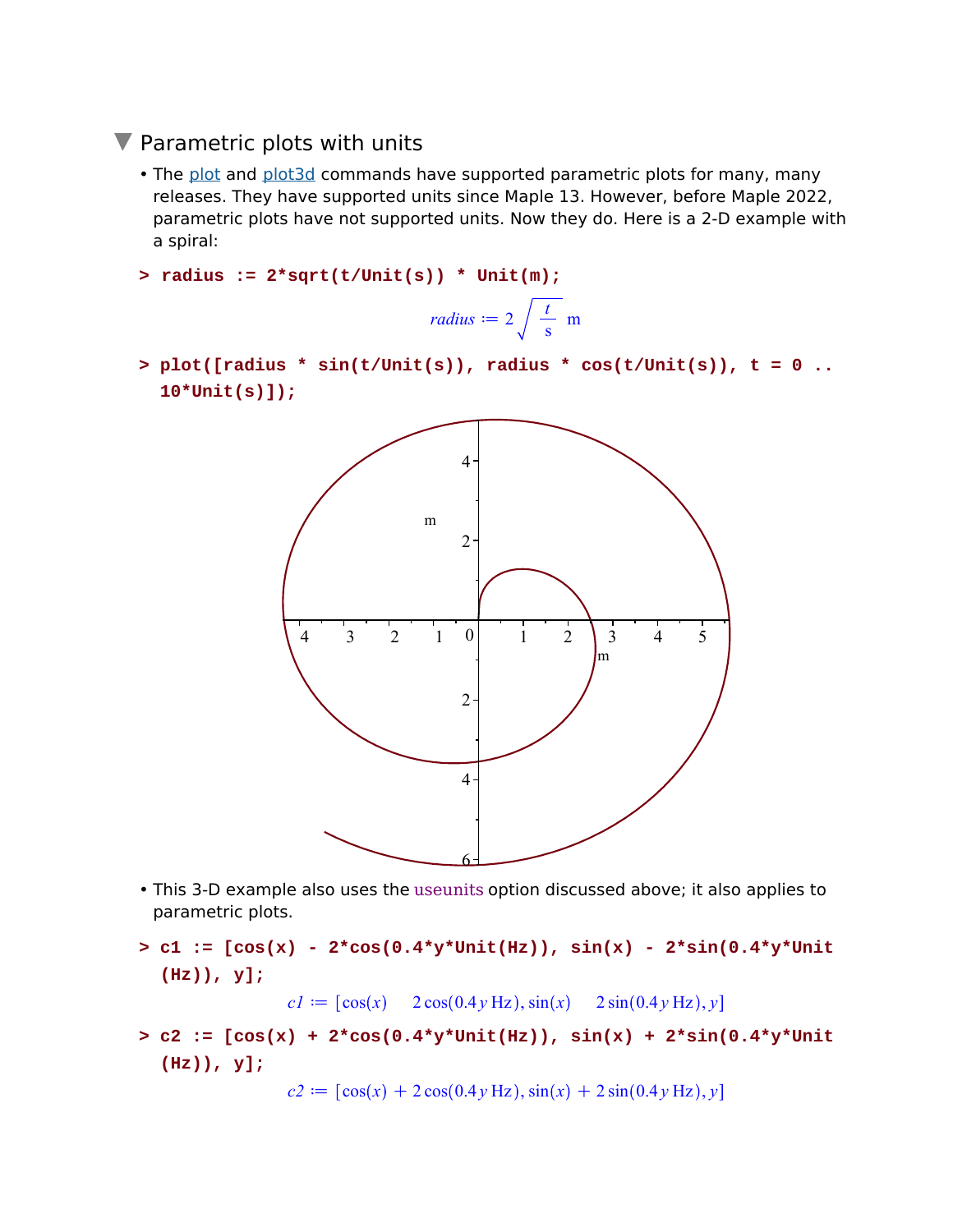**c3 := [cos(x) + 2\*sin(0.4\*y\*Unit(Hz)), sin(x) - 2\*cos(0.4\*y\*Unit > (Hz)), y];**

 $c3 = [\cos(x) + 2\sin(0.4y \text{ Hz}), \sin(x) - 2\cos(0.4y \text{ Hz}), y]$ 

 $> c4$  :=  $[cos(x) - 2*sin(0.4*y*Unit(Hz))$ ,  $sin(x) + 2*cos(0.4*y*Unit$ **(Hz)), y];**

 $c4 \coloneqq [\cos(x) - 2\sin(0.4y \text{ Hz}), \sin(x) + 2\cos(0.4y \text{ Hz}), y]$ 

**plot3d({c1, c2, c3, c4}, x = 0 .. 2\*Pi, y = 0 .. 10\*Unit(s), grid > = [25, 15]);**

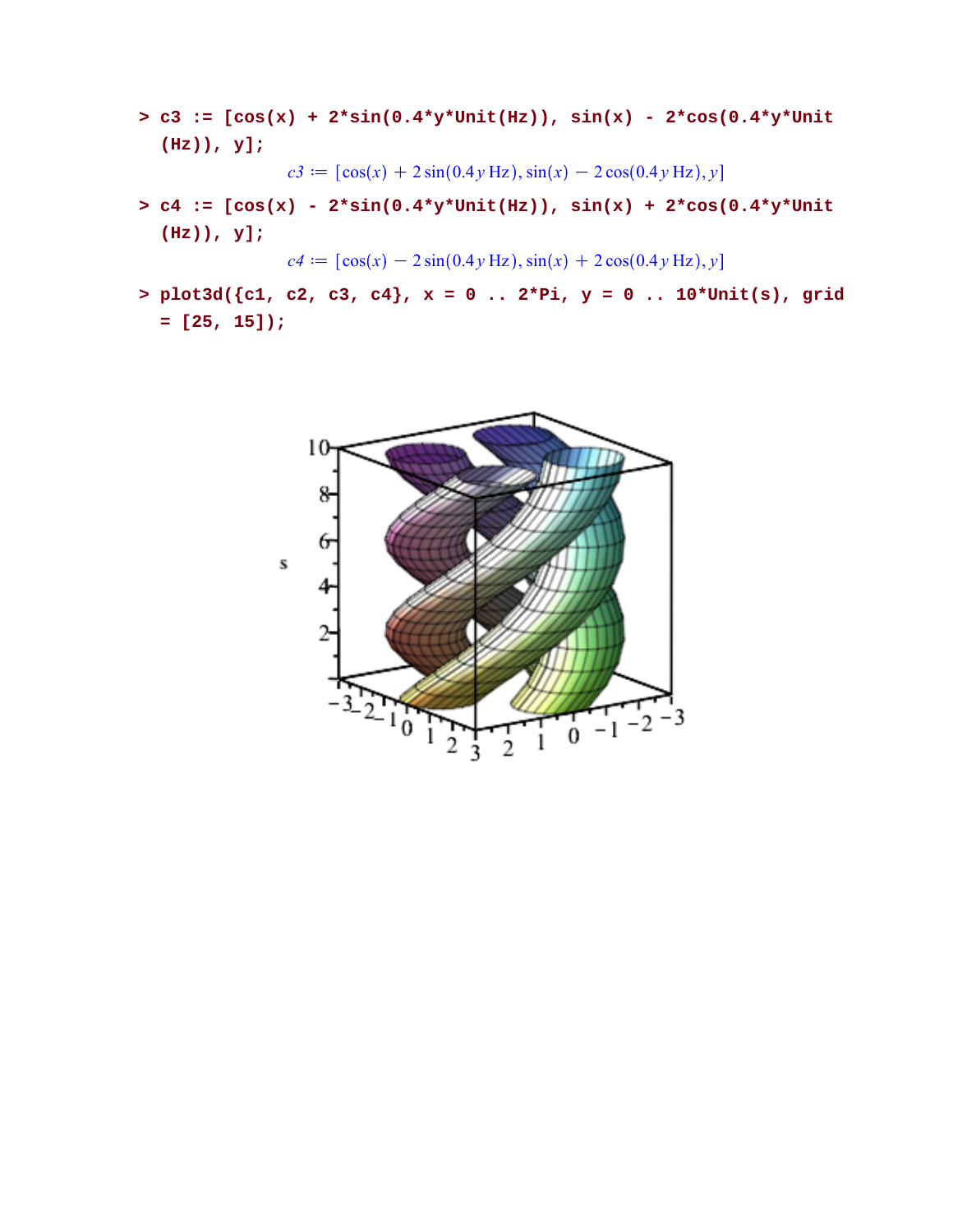**plot3d({c1, c2, c3, c4}, x = 0 .. 2\*Pi, y = 0 .. 10\*Unit(s), grid > = [25, 15], useunits=[default, default, Unit(ms)]);**



### **V** The piecewise Command Now Understands Units

• The piecewise command is used to construct piecewise-defined expressions. For Maple 2022, we made this command understand units in the conditions that govern switching between the branches of the piecewise command.

```
> acceleration := 2*Unit(m/s^2);
```
*acceleration*  $:= 2 \frac{m}{2}$  $s^2$ 

**expr := piecewise(t < 2\*Unit(s), 0, t < 3\*Unit(s), acceleration/2 \* >**   $(t - 2^{\star}\text{Unit}(s))^2$ , acceleration\* $(t - 5/2^{\star}\text{Unit}(s))^*$ Unit(s));

$$
expr := \begin{cases} 0 & t < 2 \text{ s} \\ (t - 2 \text{ s})^2 \frac{\text{m}}{\text{s}} & t < 3 \text{ s} \\ 2\left(t - \frac{5}{2} \text{ s}\right) \frac{\text{m}}{\text{s}} \text{ s} & otherwise \end{cases}
$$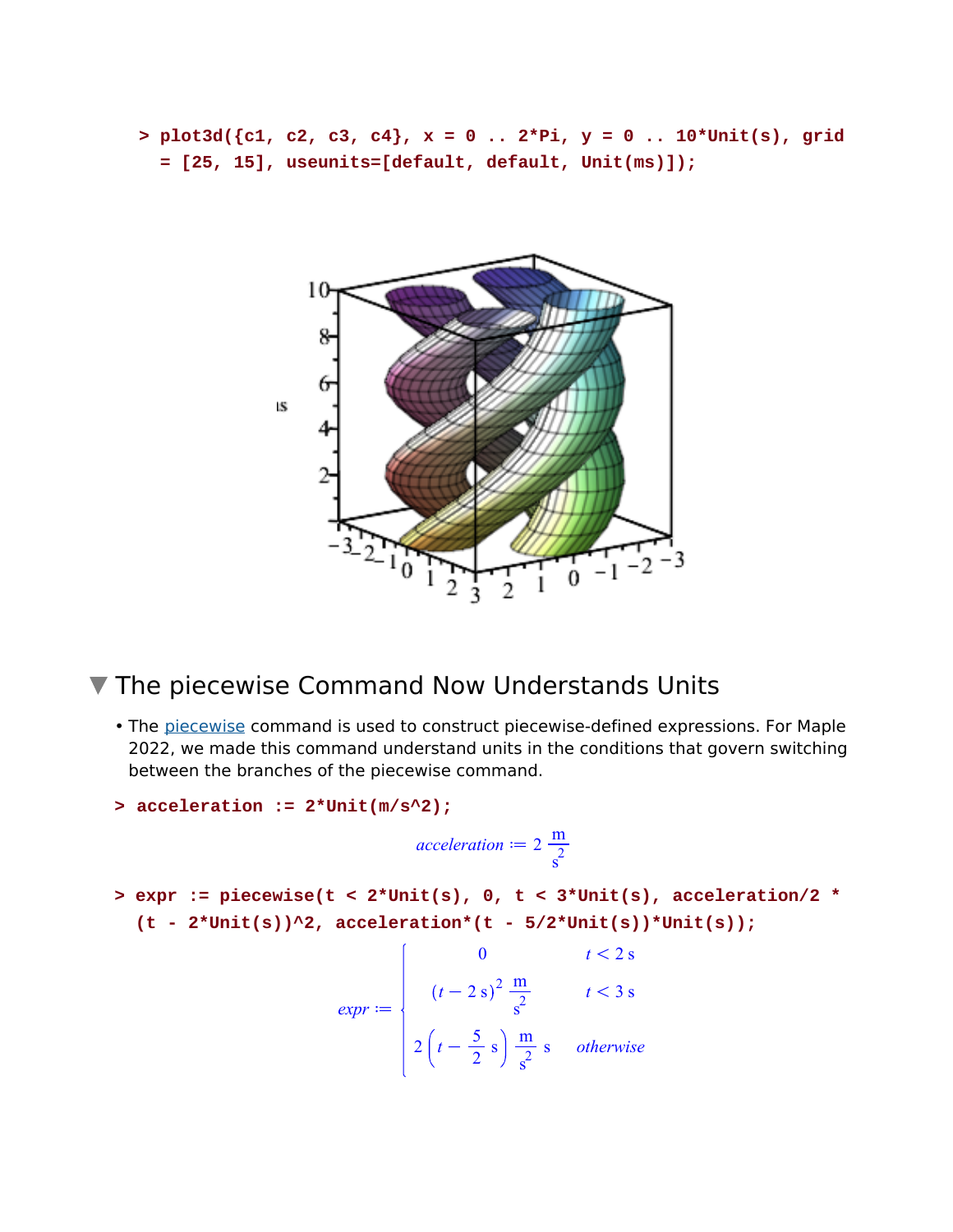

## ▼ Performance of the Units:-Simple package

- The Units:-Simple package was introduced in Maple 2017. It provides an easy and powerful way to work with units.
- Some computations slow down somewhat when using the Units:-Simple package. This is unavoidable, because units-aware operations need to do more work than the default operations. However, for Maple 2022, the units-aware operations in the Units:-Simple package have been sped up considerably for some cases.
- The computation that follows comes from a slope stability application developed by one of our in-house engineers. To set it up, we load the Units:-Simple package and initialize some variables:

```
> with(Units:-Simple):
```

```
> n := 1000:
```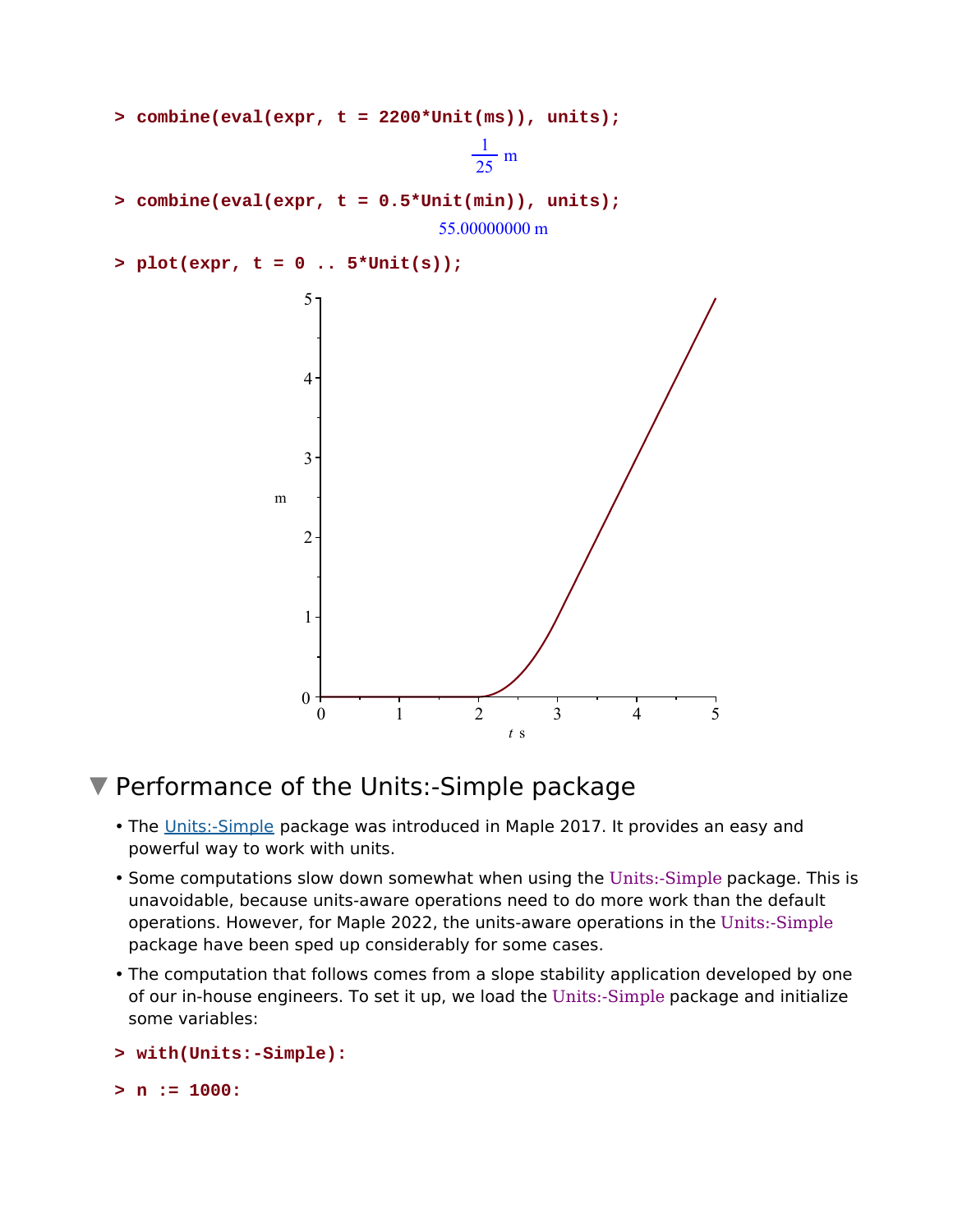**> X := Vector(n, i -> i \* x\_\_max / n);**



 $X \coloneqq$ 

1000 element Vector[column]

**> y\_\_slope := piecewise(x < 33.948\*Unit(m), .50076\*x, 17 \* Unit(m));**

 $y$ <sub>slope</sub>  $:=$  $0.50076x \quad x < 33.948 \text{ m}$ 17 m *otherwise*

**> y\_\_fail := evalf(50\*Unit(m) - sqrt(2401\*Unit(m^2) - x^2));**

$$
y_{fail} := 50. \,\mathrm{m} - 1. \sqrt{2401. \,\mathrm{m}^2 - 1. \,\mathrm{x}^2}
$$

**> rho := 20000\*Unit(N/m^3);**

$$
\rho\coloneqq 20000\ \frac{N}{m^3}
$$

**> x\_\_max := 4\*sqrt(82)\*Unit(m);**

 $x_{\text{max}} \coloneqq 4\sqrt{82}$  m